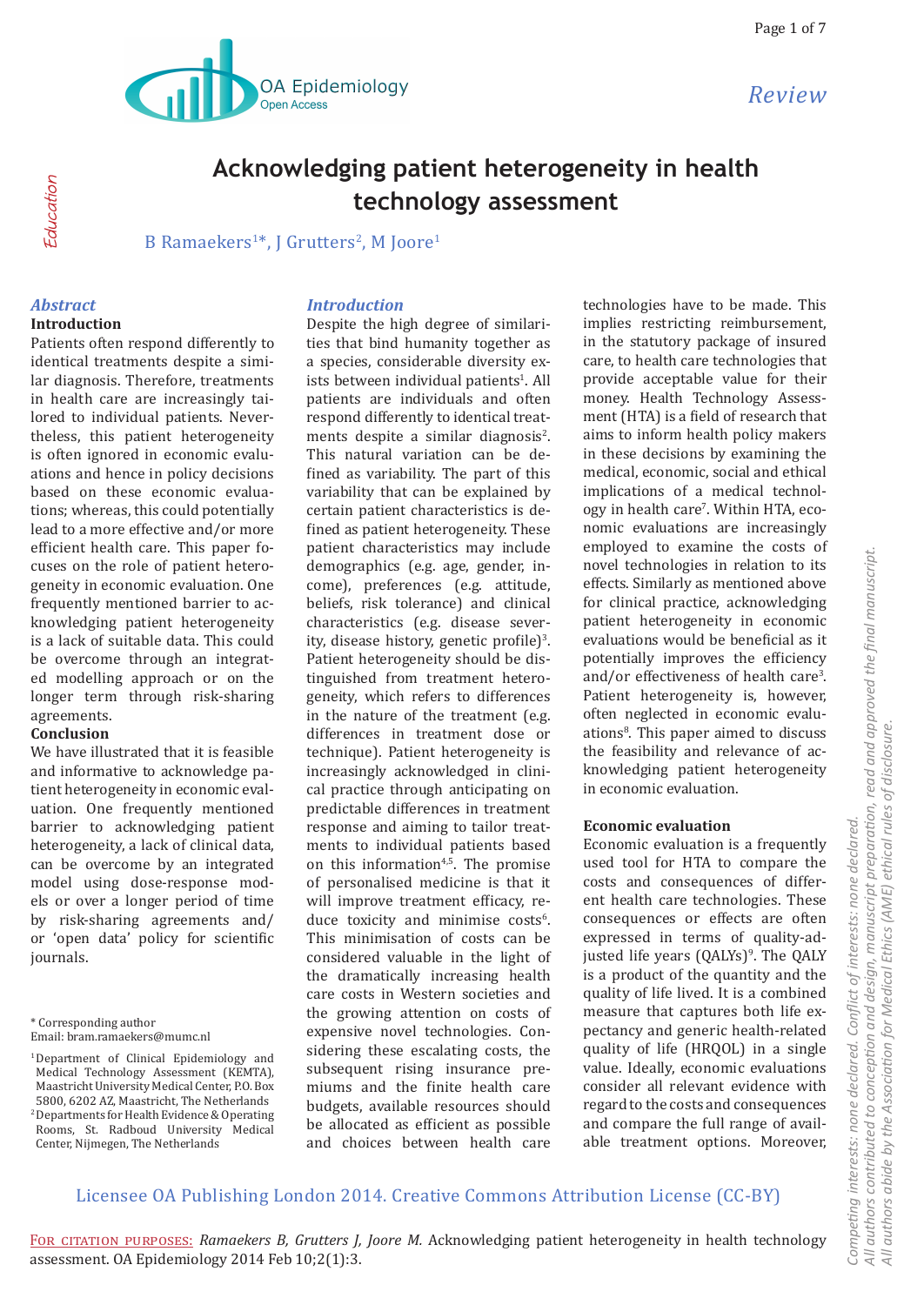

model-based economic evaluations (i.e. decision-analytical models) are often required to incorporate all relevant evidence, estimate final outcomes rather than intermediate outcomes, consider all relevant comparators and extrapolate the results to a lifetime time horizon<sup>10</sup>. Decision-analytical models can act as an analytical framework to combine effectiveness data with other types of evidence such as quality of life data, data on resource use and unit prices<sup>11</sup>. Ultimately, all parameters in these model-based economic evaluations are based on a metaanalysis or other form of synthesis of available evidence<sup>11</sup>. Based on these data, decision-analytical models (predominately Markov models) aim to reflect the course of a disease, using a hypothetical cohort of patients who transit between mutually exclusive health states, to compare the costs and consequences of competing interventions<sup>12</sup>. More specifically, economic evaluations aim to inform two distinct but connected questions $13$ :

- 1. whether current evidence suggests that the new treatment is cost-effective compared with current practice and
- 2. whether further research into this matter would be worthwhile.

The answer to the first question depends on the differences in costs and QALYs between the treatments of interest and the amount of money that society is willing to pay per gained QALY. This amount is referred to as the ceiling ratio. This is illustrated with an example considering a new treatment that leads to an average gain in QALYs of 0.100 and is on average €10,000 more expensive compared with current practice. These average incremental outcomes are presented (diamond) in Figure 1(a). The diagonal line represents a ceiling ratio of €80,000 per QALY gained. This is the informal ceiling ratio for a high burden of disease in the Netherlands<sup>14</sup>. As the diamond is above this ceiling ratio, this new treatment is not deemed cost-effective and should not be reimbursed based on this information. However, average cost-effectiveness estimates, as presented in Figure 1(a), are inevitably surrounded by uncertainty. As a result, it is possible that based on current information, the 'wrong' reimbursement decision is being made. Therefore, it is essential to characterise uncertainty in economic evaluations. This decision uncertainty is often incorporated in economic evaluations by reflecting the uncertainty in the input parameters of the economic evaluation representing that we do not know the exact estimates<sup>11</sup>. The eclipse in Figure  $1(b)$ reflects this parameter uncertainty (or sampling uncertainty) surrounding the average cost-effectiveness. As illustrated in this figure, there is a substantial probability that the 'true' cost-effectiveness estimate for the new treatment falls below the ceiling ratio and would thus be cost-effective (Bayesian interpretation). This decision uncertainty is considered in the second question.

The second question addresses whether further research would be valuable to reduce the decision uncertainty and (re-)inform the reimbursement decision in the future. This can be quantified by using the expected value of perfect information analysis to assess the expected costs of available decision uncertainty. This is assessed by considering the certainty that the new treatment is cost-effective and the consequences if adopting the new treatment appears the wrong decision $11$ . The expected value of perfect information can be interpreted as the maximum amount society should be willing to pay to eliminate available decision uncertainty and inform the decision in the future.

The two questions mentioned above are usually informed by presenting the average cost-effectiveness for a group of patients<sup>9,15</sup>.

# *Review*

Although parameter uncertainty is often considered in these economic evaluations (as in Figure 1b), variability and patient heterogeneity are frequently neglected in average costeffectiveness estimates and subsequent reimbursement and research decisions<sup>8</sup>. Neglecting these genuine differences between patients might mask important variations in cost-effectiveness<sup>15,16</sup>.

## **Acknowledging patient heterogeneity in economic evaluation**

Neglecting patient heterogeneity in economic evaluations may lead to inefficiency. For instance, in Figure 1(c), it becomes clear that the average cost-effectiveness as presented in Figure 1(a) does not apply to all patients; the effectiveness and costeffectiveness differ per individual patient. Based on average cost-effectiveness estimates for all patients, the new treatment might not be reimbursed for the total group, although there are subgroups of patients for whom it is expected to be cost-effective, potentially leading to a suboptimal allocation of available resources. Average population-based cost-effectiveness might also be suboptimal for reimbursement decisions if a treatment is not cost-effective for certain subgroups while these subgroups do receive this treatment since it is cost-effective on average. Again, this would lead to a suboptimal allocation of available resources. Therefore, a more individualised approach to the allocation of resources by providing and/or restricting treatment reimbursement to subgroups of patients (instead of one decision for all) has the potential to increase population health gains $15-18$ . For instance, as illustrated in Figure  $1(c)$ , the new treatment is cost-effective on average for females (triangle below the ceiling ratio), whereas it is not on average cost-effective for males (triangle above the ceiling ratio). Therefore, acknowledging patient heterogeneity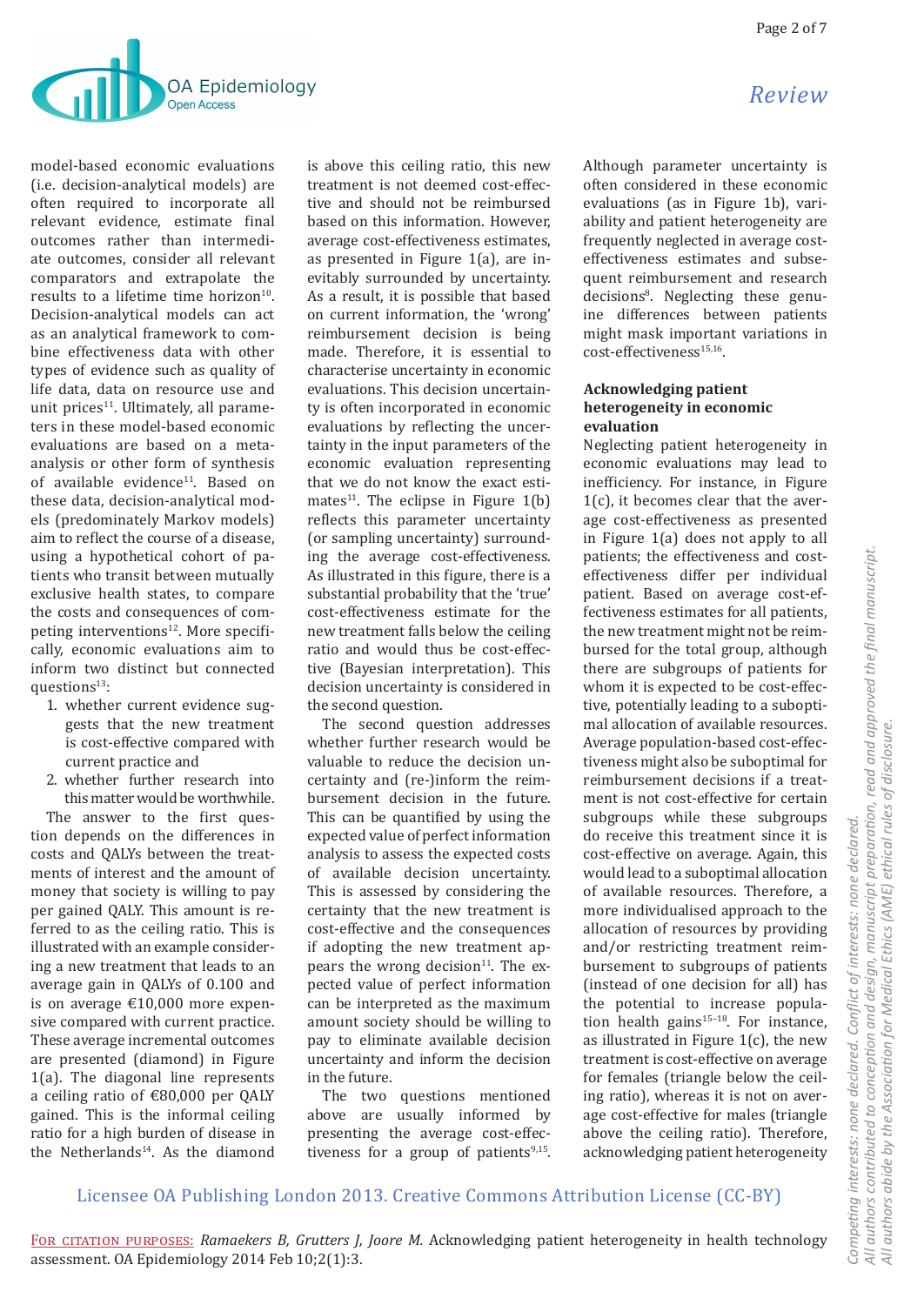



Figure 1A: Incremental cost-effectiveness plane



Figure 1B: Incremental cost-effectiveness plane with estimated parameter uncertainty surrounding the average cost-effectiveness





*Figure 1:* (a) incremental cost-effectiveness plane, (b) incremental cost-effectiveness plane with estimated parameter uncertainty surrounding the average cost-effectiveness and (c) incremental cost-effectiveness plane with individual costeffectiveness.

and thus reimbursing the new treatment for females and not for males would lead to a more optimal allocation of available resources compared with not reimbursing the new treatment for all patients. Moreover, acknowledging patient heterogeneity is considered as a quality criteria for good practice in economic evaluations<sup>19</sup>. Attempts have been

made to acknowledge patient heterogeneity in economic evaluations by using stratified analysis<sup>17</sup>, regression techniques<sup>20-22</sup> and/or estimating the expected value of individualised

# Licensee OA Publishing London 2013. Creative Commons Attribution License (CC-BY)

For citation purposes: *Ramaekers B, Grutters J, Joore M.* Acknowledging patient heterogeneity in health technology assessment. OA Epidemiology 2014 Feb 10;2(1):3.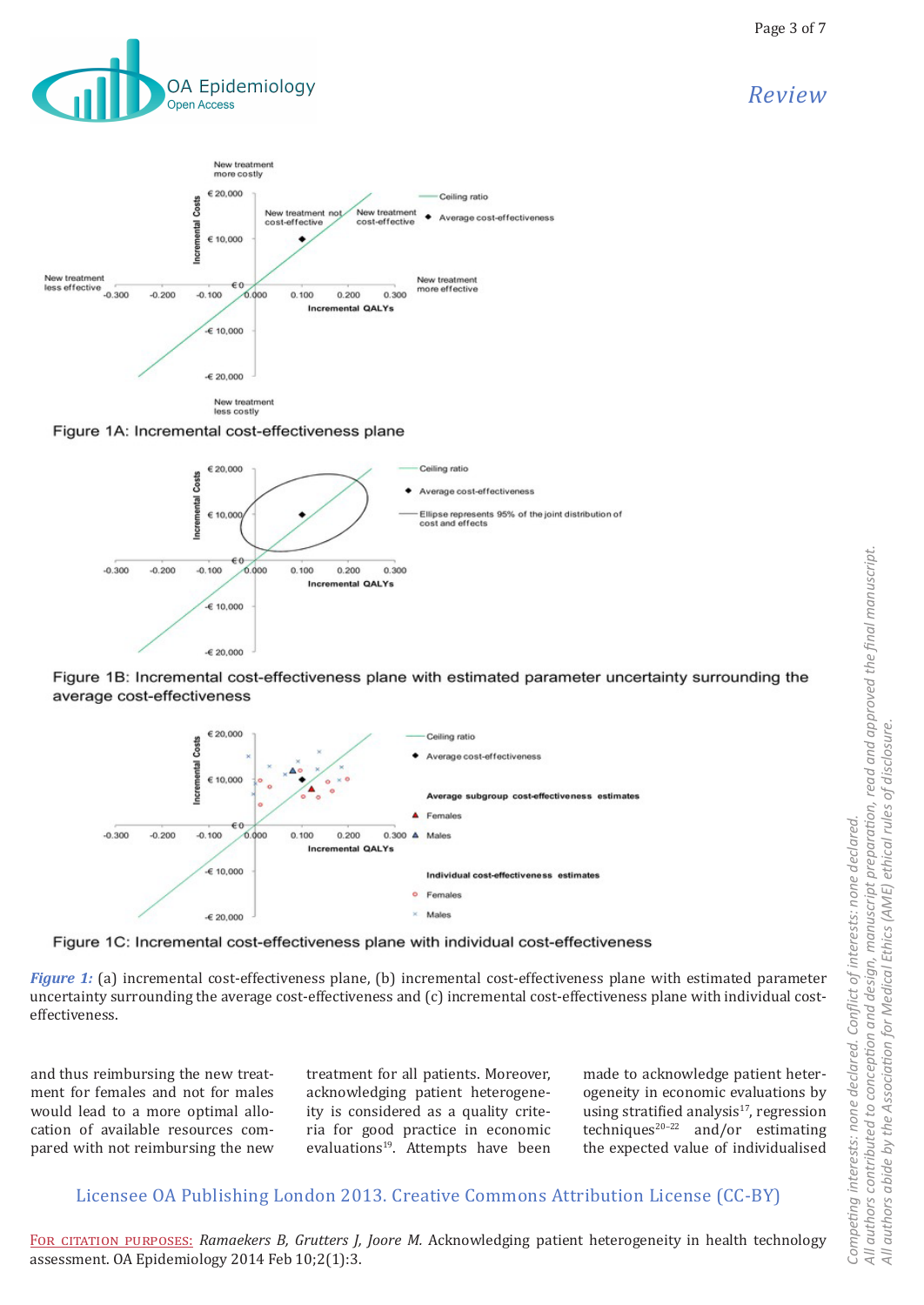

care<sup>23</sup> (note that these methods are not specific to model-based economic evaluations and can also be applied in trial-based economic evaluations). Despite these initiatives, patient heterogeneity is currently frequently neglected in economic evaluations and subsequent policy decisions<sup>8</sup>. This might in part be explained by a lack of guidance on how to acknowledge patient heterogeneity, the large demand of data, the computational burden associated with the analyses and equity concerns when excluding patient subgroups $24$ . Preferably, the analyses are based on individual patient-level data<sup>25</sup>. In case these data are absent, average outcomes of comparative effectiveness research can be used. As comparative effectiveness research is often lacking in the early phase of new medical technologies, non-availability of data might be experienced as a serious barrier to the acknowledgement of patient heterogeneity in economic evaluation.

*In case individual patient data and comparative effectiveness are lacking* Despite a potential lack of individual patient data or even comparative effectiveness research, it is possible to acknowledge patient heterogeneity in economic evaluation. This was, for instance, illustrated in the case of proton radiotherapy for head and neck cancer, for which comparative effectiveness research is lacking<sup>26</sup>. In this study, an integrated model was developed to overcome the lack of comparative effectiveness research<sup>27</sup>. This integrated model consisted of individual patient characteristics, a dose-response model and an economic model to assess the cost and consequences. Patient-specific radiation dose to the swallowing structures and parotid glands was predicted (model 1) and linked to dose-response models which predict the probability of dysphagia and xerostomia (model 2). Subsequently, these patient-specific complication

probabilities were combined with HRQOL and cost data to estimate the effectiveness and cost-effectiveness for individual patients (model 3).

This integrated model could also act as a decision support tool to facilitate individualised decision making both for individualised treatment decisions in clinical practice (micro-level) and for individualised reimbursement decisions (macro-level). This methodology is based on surrogate outcomes and assumptions about reality and thus cannot be considered as a substitute for prospective clinical studies, rather a supplement. The methodology offers a solution if it is not desirable to wait or postpone decisions until clinical data become available. This can be the case, for example, in an early stage of a technology or if randomised trials are considered unethical or unfeasible. Moreover, as with decision-analytical modelling in general, the integrated model might be employed to enrich, extrapolate and broaden the results from available evidence by combining various evidence sources and types of analytical models<sup>28</sup>. Hence, even if comparative effectiveness research is available, the integrated modelling methodology might be used to address policy relevant questions<sup>10</sup>.

## *Access to individual patient data*

In case individual patient-level data are available, patient heterogeneity can be incorporated by using regression models to estimate input parameters dependent on patient characteristics (e.g. see Ramaekers et al.<sup>29</sup>). Individual patient-level data are preferred above surrogate outcomes (as in the abovementioned study) as these contain final outcomes and the highest grade of evidence<sup>30</sup>. Additionally, individual patient-level data provide more opportunities to identify subgroups to be considered in the analysis, to explore patient heterogeneity based on subgroups (e.g. to examine for which subgroups

a treatment is cost-effective or additional research is valuable) and to determine the optimal number of subgroups.<sup>25</sup> Thus, to acknowledge patient heterogeneity and move towards personalised medicine, access to individual patient-level data is essential. Ideally, trial data should be made publicly available for this purpose. It can be questioned who should have the right to access the individual patient-level data. Data on what works in clinical practice can be considered a public good, independently of the entity (public or private) responsible for collecting the data<sup>31</sup>. When considering the massive amount of public money, and public trust which are placed in medical products that are adopted in clinical practice, it seems reasonable to request access to the full data32. It can even be argued that society should have access to these data since the society pays for industry-funded trials through patents. To stimulate this openness of data, governments should establish laws that go beyond current legislation to demand access to the individual patient-level data behind any analyses used to license or reimburse a medical product<sup>32</sup>. Additionally, scientific journals may facilitate this by using 'open data' policy as for instance now applies to *Nature* journals: 'authors are required to make materials, data and associated protocols promptly available to readers without undue qualifications'33. Ultimately, as put forward by others, this procedure should become the norm: 'required by journals and accepted by the scientific community as mandatory'34. An 'open data' approach is the best way to maximise the benefits of research<sup>34,35</sup>.

In addition to 'open data' policies, Performance-Based Risk Sharing Agreements (PBRSA) might provide opportunities to achieve data necessary for individualised decisions. Decision makers often face considerable uncertainty about effectiveness and cost-effectiveness of novel

# Licensee OA Publishing London 2013. Creative Commons Attribution License (CC-BY)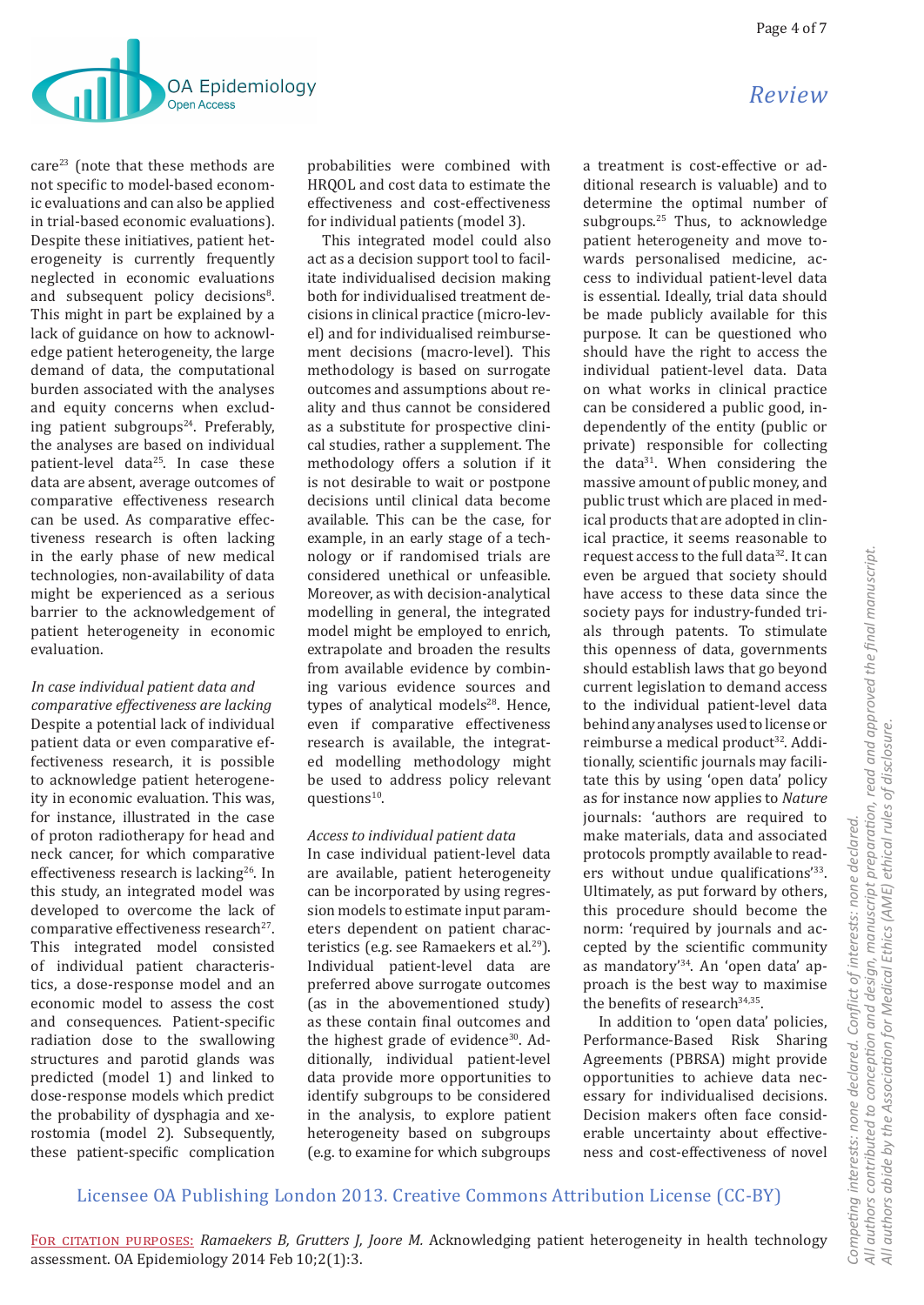

medical products and growing financial risks (due to the increasing costs of medical interventions). Partly in response to these concerns, the interest in PBRSA is substantial and rising31. PBRSA are arrangements, often between the payer and producer of a medical product, mainly aimed at reducing the uncertainty through investing in the collection of evidence, whereas a technology is temporarily adopted within clinical practice. These agreements concern a specified period of time and the (future) price and/or utilisation of the product is dependent on the outcomes achieved<sup>31,36</sup>. In this way, PBRSA may lead to value-based pricing and facilitate patient access to (high costs) drugs or technologies. Part of the decision uncertainty aimed to resolve in PBRSA may originate from patient heterogeneity. These arrangements may thus provide an excellent opportunity for decision makers to request the collection of data necessary to examine the effectiveness and cost-effectiveness for subgroups of patients, for instance, identified in previous trials or based on biological plausibility. This may lead to *ex ante* reimbursement schemes, where the treatment is only reimbursed for a selection of individual patients, for instance, based on a biomarker<sup>31</sup>. As an example, gefitinib for treatment of non-small cell lung cancer is only recommended by National Institute for Health and Clinical Excellence for patients with a positive epidermal growth factor receptor mutation status and based on an agreed price<sup>37</sup>. Alternatively, if it is not possible to identify subgroups before treatment initiation, PBRSA schemes focused on ex post reimbursement might prove valuable. This may involve schemes as 'outcomes guarantees' meaning that the product will only be (fully) reimbursed for patients who respond to treatment or 'conditional treatment continuation' meaning reimbursement for the continued use of a treatment based on intermediate  $outcomes<sup>31</sup>$ . These arrangements seem promising as they potentially result in a number needed to treat of one. However, these ex post schemes require a measure for response or an intermediate outcome that is feasible, valid and can be measured relatively shortly after treatment initiation.

The data gathered through 'open data' policy or PBRSA schemes may facilitate the acknowledgement of patient heterogeneity in decisionanalytical models. This may involve complex methods $17,20-23$  and as reimbursement decision makers are often not specialised in health economics, the cost-effectiveness results might become increasingly difficult to communicate. Therefore, to communicate the potential value of stratified or individualised decision making and influence reimbursement policy, these complex methods should be translated to less complex outcomes. In the abovementioned analysis considering proton therapy, the expected value of individualised care was translated by using an additional comparator next to 'proton radiotherapy for all patients' and 'photon radiotherapy for all patients'. This additional strategy was named 'proton radiotherapy if efficient' and implies that patients for whom proton radiotherapy is expected to be costeffective receive proton radiotherapy, whereas the remaining patients receive photon radiotherapy. The results of this strategy were presented as a 'normal' comparator using less complex outcomes such as the incremental cost-effectiveness ratio.

# *Discussion*

To increase the efficiency of health care and bridge the gap between individualised decisions in clinical practice and subsequent populationbased reimbursement decisions, it is encouraged that acknowledging patient heterogeneity becomes standard practice in future economic evaluations. Although this is preferably based on individual patient-level data,

the unavailability of these data does not justify neglecting patient heterogeneity. Acknowledging patient heterogeneity in economic evaluation is both feasible and informative, even if comparative effectiveness research is scarcely available. The international health economic community should develop consensus based on how available methods such as stratified analysis, $17$  regression techniques $20-22$ and the expected value of individualised care<sup>23</sup> should be used to acknowledge patient heterogeneity in the economic assessment of technologies. International societies, in particular the International Society for Pharmacoeconomics and Outcomes Research, are encouraged to adopt a leading role in this process. On the other hand, national decision makers are encouraged to provide specific recommendations in their pharmacoeconomic guideline when it is (ir)relevant (e.g. which characteristics can potentially be used for policy decision) to acknowledge patient heterogeneity in economic evaluations and what is required to inform their appraisal process.

# *Conclusion*

We have illustrated that it is feasible and informative to acknowledge patient heterogeneity in economic evaluation. One frequently mentioned barrier to acknowledging patient heterogeneity, a lack of clinical data, can be overcome by an integrated model using dose-response models or over a longer period of time by risk-sharing agreements and/or 'open data' policy for scientific journals. Additionally, entities (public and private) responsible for collecting data are encouraged to make their data publicly available. This seems reasonable when considering the massive amount of public resources and trust that are placed in medical products adopted in clinical practice. Governments may facilitate this process by requesting openness of data for submissions during the licensing and reimbursing process

# *Review*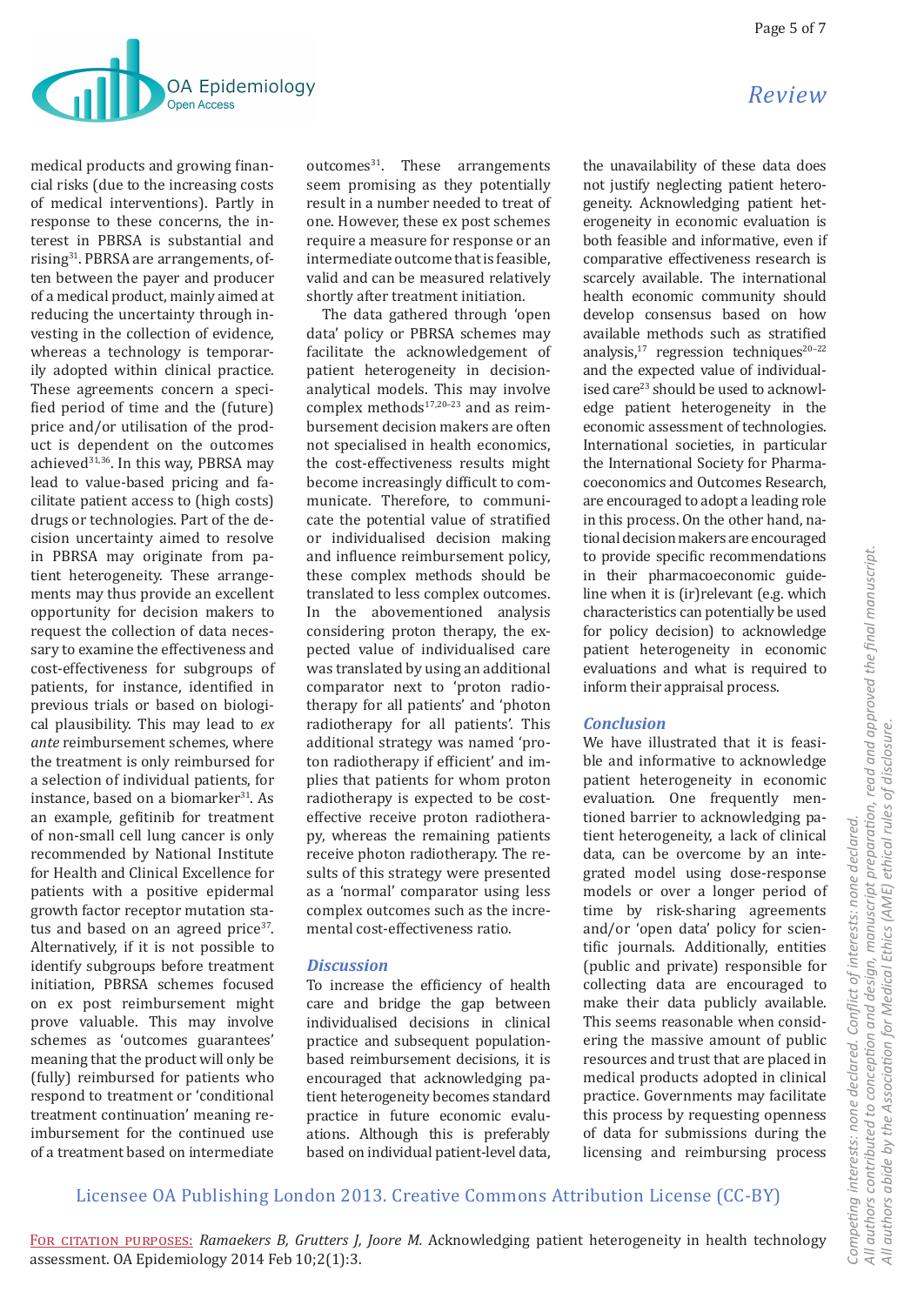

of medical products. Additionally, future efforts should be aimed at further developing and validating the integrated modelling methodology, reaching consensus based on how to acknowledge patient heterogeneity in the economic assessment and formulating specific guidance in pharmacoeconomic guidelines. This would increase population health gains and stimulate that HTA practice and national reimbursement decisions are better aligned with the development towards personalised medicine in clinical practice.

### *Acknowledgement*

Part of this paper was published in Bram Ramaekers' PhD dissertation.

### *Abbreviations list*

HRQOL, health-related quality of life; HTA, Health Technology Assessment; PBRSA, Performance-Based Risk Sharing Agreements; QALY, quality-adjusted life year.

#### *References*

1. Lahn BT, Ebenstein L. Let's celebrate human genetic diversity. Nature. 2009 Oct;461(7265):726–8.

2. Chopra SS. STUDENTJAMA. Preparing for personalized medicine. JAMA. 2004 Apr;291(13):1640.

3. Grutters JP, Sculpher M, Briggs AH, Severens JL, Candel MJ, Stahl JE, et al. Acknowledging patient heterogeneity in economic evaluation: a systematic literature review. Pharmacoeconomics. 2013 Feb;31(2):111–23.

4. Bast RC Jr, Hortobagyi GN. Individualized care for patients with cancer – a work in progress. N Engl J Med. 2004 Dec;351(27):2865–7.

5. Evans WE, Relling MV. Moving towards individualized medicine with pharmacogenomics. Nature. 2004 May; 429(6990):464–8.

6. Schilsky RL. Personalized medicine in oncology: the future is now. Nat Rev Drug Discov. 2010 May;9(5):363–6.

7. INAHTA. Definitions of healthcare technology and technology assessment. http://inahta.episerverhotell.net/HTA, accessed 30 Nov 2012.

8. Jain R, Grabner M, Onukwugha E. Sensitivity analysis in cost-effectiveness studies: from guidelines to practice. Pharmacoeconomics. 2011 Apr;29(4):297– 314.

9. Drummond MF, Sculpher MJ, Torrance GW, O'Brein BJ, Stoddart GL. Methods for the economic evaluation of health care programmes. 3rd ed. Oxford: Oxford University Press; 2005.

10. O'Brien B. Economic evaluation of pharmaceuticals. Frankenstein's monster or vampire of trials? Med Care. 1996 Dec;34(Suppl 12):DS99–108.

11. Briggs A, Sculpher MJ, Claxton K. Decision modelling for health economic evaluation. Oxford: Oxford University Press; 2006.

12. Sonnenberg FA, Beck JR. Markov models in medical decision making: a practical guide. Med Decis Making. 1993 Oct–Dec;13(4):322–38.

13. Chalkidou K, Walley T, Culyer A, Littlejohns P, Hoy A. Evidence-informed evidence-making. J Health Serv Res Policy. 2008 Jul;13(3):167–73.

14. Council for Public Health and Health Care. Sensible and sustainable care. Den Haag: Council for Public Health and Health Care; 2006. In Dutch.

15. Sculpher M. Subgroups and heterogeneity in cost-effectiveness analysis. Pharmacoeconomics. 2008 Sep;26(9): 799–806.

16. Stevens W, Normand C. Optimisation versus certainty: understanding the issue of heterogeneity in economic evaluation. Soc Sci Med. 2004 Jan;58(2):315–20.

17. Coyle D, Buxton MJ, O'Brien BJ. Stratified cost-effectiveness analysis: a framework for establishing efficient limited use criteria. Health Econ. 2003 May;12(5):  $421 - 7$ .

18. Zaric GS. The impact of ignoring population heterogeneity when Markov models are used in cost-effectiveness analysis. Med Decis Making. 2003 Sep– Oct;23(5):379–96.

19. Philips Z, Ginnelly L, Sculpher M, Claxton K, Golder S, Riemsma R, et al. Review of guidelines for good practice in decisionanalytic modelling in health technology assessment. Health Technol Assess. 2004 Sep;8(36):iii–iv, ix–xi, 1–158.

20. Hoch JS, Briggs AH, Willan AR. Something old, something new, something borrowed, something blue: a framework for the marriage of health econometrics and cost-effectiveness analysis. Health Econ. 2002 Jul;11(5):415–30.

21. Nixon RM, Thompson SG. Methods for incorporating covariate adjustment, subgroup analysis and between-centre differences into cost-effectiveness evaluations. Health Econ. 2005 Dec;14(12): 1217–29.

22. Willan AR, Briggs AH, Hoch JS. Regression methods for covariate adjustment and subgroup analysis for non-censored cost-effectiveness data. Health Econ. 2004 May;13(5):461–75.

23. Basu A, Meltzer D. Value of information on preference heterogeneity and individualized care. Med Decis Making. 2007 Mar–Apr;27(2):112–27.

24. Ramaekers BL, Joore MA, Grutters JP. How should we deal with patient heterogeneity in economic evaluation: a systematic review of national pharmacoeconomic guidelines. Value Health. 2013 Jul–Aug;16(5):855–62.

25. Saramago P. The value of further research: the added value of individuallevel data. Value Health. 2012 Nov;15(7): A492.

26. Ramaekers BL, Pijls-Johannesma M, Joore MA, van den Ende P, Langendijk JA, Lambin P, et al. Systematic review and meta-analysis of radiotherapy in various head and neck cancers: comparing photons, carbon-ions and protons. Cancer Treat Rev. 2011 May;37(3):185–201.

27. Ramaekers BL, Grutters JP, Pijls-Johannesma M, Lambin P, Joore MA, Langendijk JA. Protons in head-and-neck cancer: bridging the gap of evidence. Int J Radiat Oncol Biol Phys. 2013 Apr;85(5): 1282–8.

28. Brennan A, Akehurst R. Modelling in health economic evaluation. What is its place? What is its value? Pharmacoeconomics. 2000 May;17(5):445–59.

29. Ramaekers BL, Joore MA, Lueza B, Bonastre J, Mauguen A, Pignon JP, et al. Cost-effectiveness of modified fractionation radiotherapy versus conventional radiotherapy for unresected non-small cell lung cancer patients. J Thorac Oncol. 2013 Oct;8(10):1295–307.

30. Atkins D, Best D, Briss PA, Eccles M, Falck-Ytter Y, Flottorp S, et al. Grading quality of evidence and strength of recommendations. BMJ. 2004 Jun;328(7454): 1490.

31. Garrison LP, Towse A, Briggs A, de Pouvourville G, Grueger J, et al.

# Licensee OA Publishing London 2013. Creative Commons Attribution License (CC-BY)